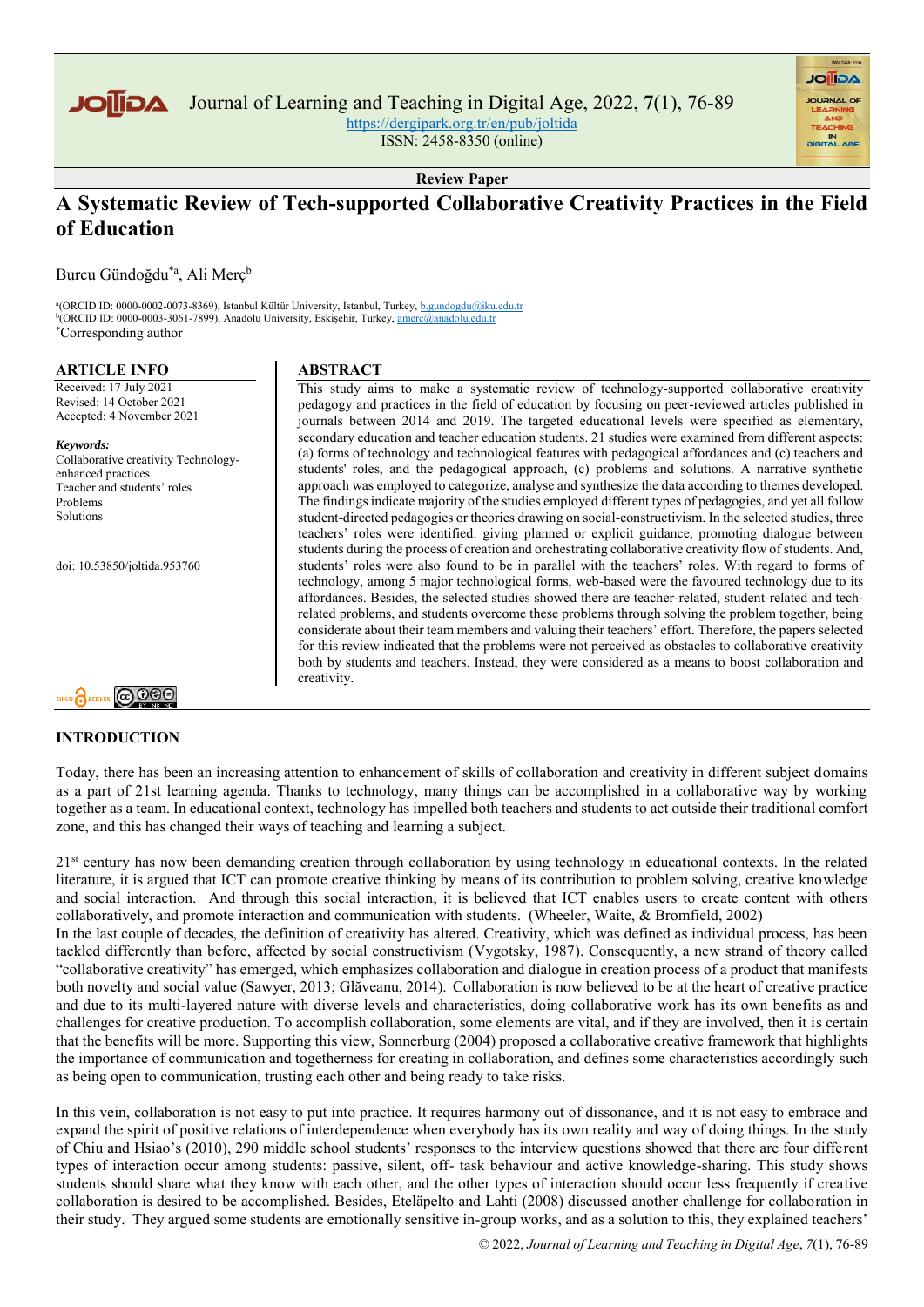demanding responsibility: a teacher should provide emotional scaffolding, encourage students to give supportive comments to each other, and set groups based on history of shared working, thus ensuring students to feel comfortable while working together. This is one standpoint given in one study regarding teachers' role. But in fact, there are varying views for teachers' role to promote collaborative creativity among students.

Regarding teachers' role, there are two opposing views: some believe that teachers should adopt deep learning approach and they should act as moderators, not as instructors (i.e., should advise and facilitate learning, but should avoid direct or explicit instruction) (Beijaard, Verloop, & Vermunt, 2000; Huang, 2002). On the other hand, some other scholars highlight the importance of use of strategies by students, guidance of students towards desired attitude, and use of explicit directions by teacher (Kirschner, Sweller & Clark, 2006; Daemmrich, 2010; Lin & Yang, 2011). Aside from being equipped with sufficient competence in using technology, teachers re expected to manage the balance between control and flexibility in their pedagogical design and teaching. They also need to consider the challenges and affordances of task (ie. matching technology and task), technological literacy level of students as well as the needs of students, and these all render teachers' role even more sensitive and demanding. In this sense, there are so many variables that teachers need to be in control of.

As long as there is an appropriate use of pedagogical approach as well as pedagogically appropriate use of technology, technology is considered to enable collaborative creativity nurturing platform with wide range of tools (Henriksen, Mishra, and Fisser, 2016). Therefore, one of the persisting agenda of today has become designing technology-enhanced pedagogy for promoting collaborative creativity skills in different subject domains (Craft, 2012). In the literature, this issue has not yet been systematically reviewed in terms of classroom pedagogy and practices conducted at various settings and disciplines. However, it is known that teachers need a synthesis of contemporary, evidenced based practices that foster collaborative creativity of students by technology use. Therefore, this review aimed to fill this research gap and findings from this study are supposed to build practice that is more effective in the future by identifying conditions and resources for co-creativity. To that end, three guiding research questions were formed in order to reach an understanding for the conditions that is supportive of collaborative creativity.

**RQ1:** In the selected studies, what forms of technology have been preferred to support collaborative creativity practices among students? And what are the pedagogical affordances these technologies?

**RQ2:** What are the common pedagogical approaches and the most preferred roles of teacher(s) and student(s) in order to foster collaborative creativity?

**RQ3:** What problems and possible solutions regarding collaborative creativity practices have been discussed in the selected studies?

To be able to answer proposed research questions above, 21 studies were examined from different aspects: research focus, forms of technology and technology with pedagogical affordances, teachers and students' roles, pedagogical approaches. And based on these analyses, key findings and implications are also discussed comprehensively. And as a result, this study presents some important steps that need to be followed by an instructor to foster collaborative creativity with a figure including steps to guide future studies for implementation.

# **METHODOLOGY**

#### *Literature Search and Criteria for Paper Selection*

The present study covered studies that have focused on tech-supported collaborative creative practices of a five-year time frame 2014-2019, with a view to portraying the recent practices across the field of education. The collaborative creativity, which is the subject-matter of this study, appeared in a few studies in 2008, but it was seen to appear more commonly in studies after 2010, a date marked by the release of iPad and android tablets. However, in this study, the five-year time frame between 2014 and 2019 was chosen to be examined because as indicated by Johnson, Adams, Becker, Estrada, & Freeman (2014) in in NMC Horizon Report published in 2014, there is an increasing presence of technology in schools as an opportunity to foster collaboration and creativity as a primary goal, not as a sub-goal to improve the performance of another skill.

Following the methodological framework proposed by Levac, Colquhoun, and O'Brien. (2010), the paper selection was carried out in five phases: a) identifying the corresponding research questions, b) identifying studies that are relevant for those questions, c) selecting studies, d) charting data, and e) summarizing and reporting results.

Literature research was done initially by using electronic databases including Science Direct, ERIC, Wiley Online Library, and Google Scholar. And to be able to do research, the following set of keywords were identified: "education," "creativity, "technology," "computer," "technology", "collaboration," and "collaborative." Then, some other keywords were iteratively developed after examining the titles, abstracts and keywords of studies. Thus, the following keywords were also included in the search process: "digital", "cloud-based", "web-based", "simulation"," "mobile", and "Wiki". Finally, the following search string was created to cover the variables proposed in the research questions (education, collaboration, creativity, and technology). Then, in line with Webster and Watson's (2002) guidelines for conducting literature search and paper selection, which suggest that some leading journals need to be examined manually to ensure reliability, the following two leading journals were examined manually; Thinking Skills and Creativity Journal and Computers and Education. The steps of search and inclusion of studies can be summarized as follows in Figure 1.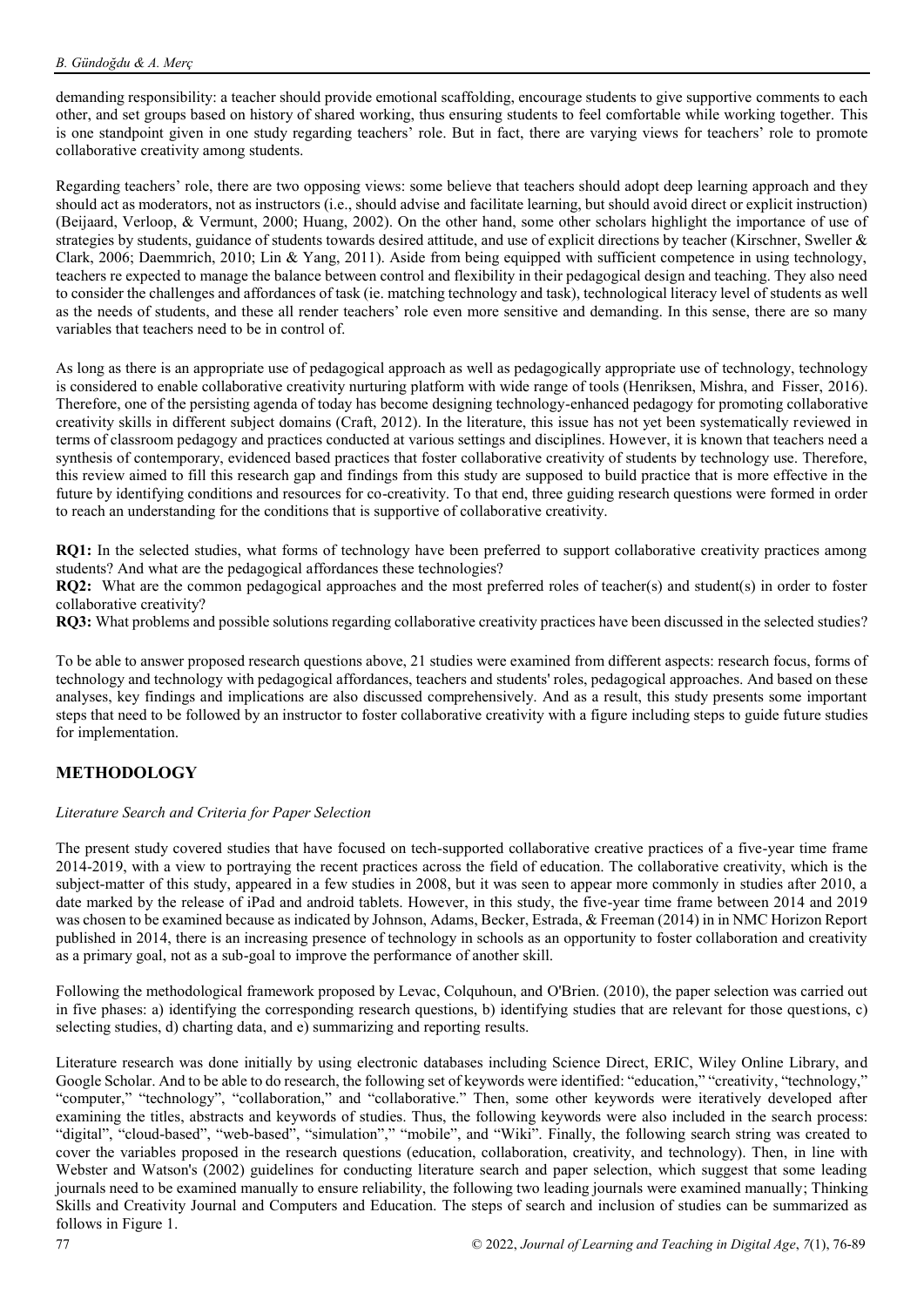

**Figure 1.** The steps of search and inclusion of studies

As Figure 1 shows above, the initial selection of studies resulted in 350 studies only based on keywords. Data were obtained from the *abstract, findings, and conclusion* sections of the studies. The initial screening resulted in a database of 67 potentially relevant studies, all between the years 2014 and 2019. These studies were then subjected to further screening based on aforementioned inclusion/exclusion criteria. Forty-six of these studies were excluded from the review since they were not found eligible owing to several reasons such as date (n=5) inappropriate educational level or age group (n=17) or unspecified age (n=1) in one case. Apart from these reasons, some of these studies were excluded mainly because they were focusing on affordances of tech-tools without referring descriptions of practice and their outcomes on students' creativity ( n=10) and because they were theoretical papers, book chapters, or reviews (n=11). Of these studies, in one study, there was no mention of a digital tool (n= 1), and one other study (n=1) was only available in Spanish. As a result of this process, only 21 studies were found suitable for the present review.

For data analysis, since qualitative findings of the studies aimed to be analysed systematically, a narrative synthetic approach, which is an approach to the systematic review, was used to categorize, analyse and synthesise the data according to themes developed [\(Davis et al., 2009\)](https://www.frontiersin.org/articles/10.3389/fpsyg.2019.01474/full#B10). A narrative synthetic approach can be defined as a descriptive written summary of included studies and their findings, and it was mainly preferred when the aim is to summarize the data using words rather than statistically calculate the pooled effect of the findings (Petticrew and Roberts, 2006). The data obtained from the studies were stored in evidence tables, thereby supporting objectivity.

# **FINDINGS**

The systematic review and analysis have been administered with 21 studies (See Appendix A). In the appendix, the list of the reviewed studies can be found. The analysis of aforementioned studies revealed important insights with regard to conditions and resources for collaborative creativity. The findings are presented under three headings in parallel with the research questions: pedagogical affordances of tech-tools, teachers and students' roles, and specified pedagogical approach/ instruments. Summary of the reviewed studies and overview of the core data extracted from the selected studies aiming to give an answer to the proposed research questions.

# **Pedagogical applications and affordances of tech-tools (RQ1)**

Table 1 presents information about the forms of technology used in in the reviews based on educational levels. Out of 21 studies, 13 of these were done in secondary education, but one of these studies consisted of both secondary education and elementary education students as study groups (Atwood- Blaine, 2019), and therefore; in counts presented below, the total calculation regarding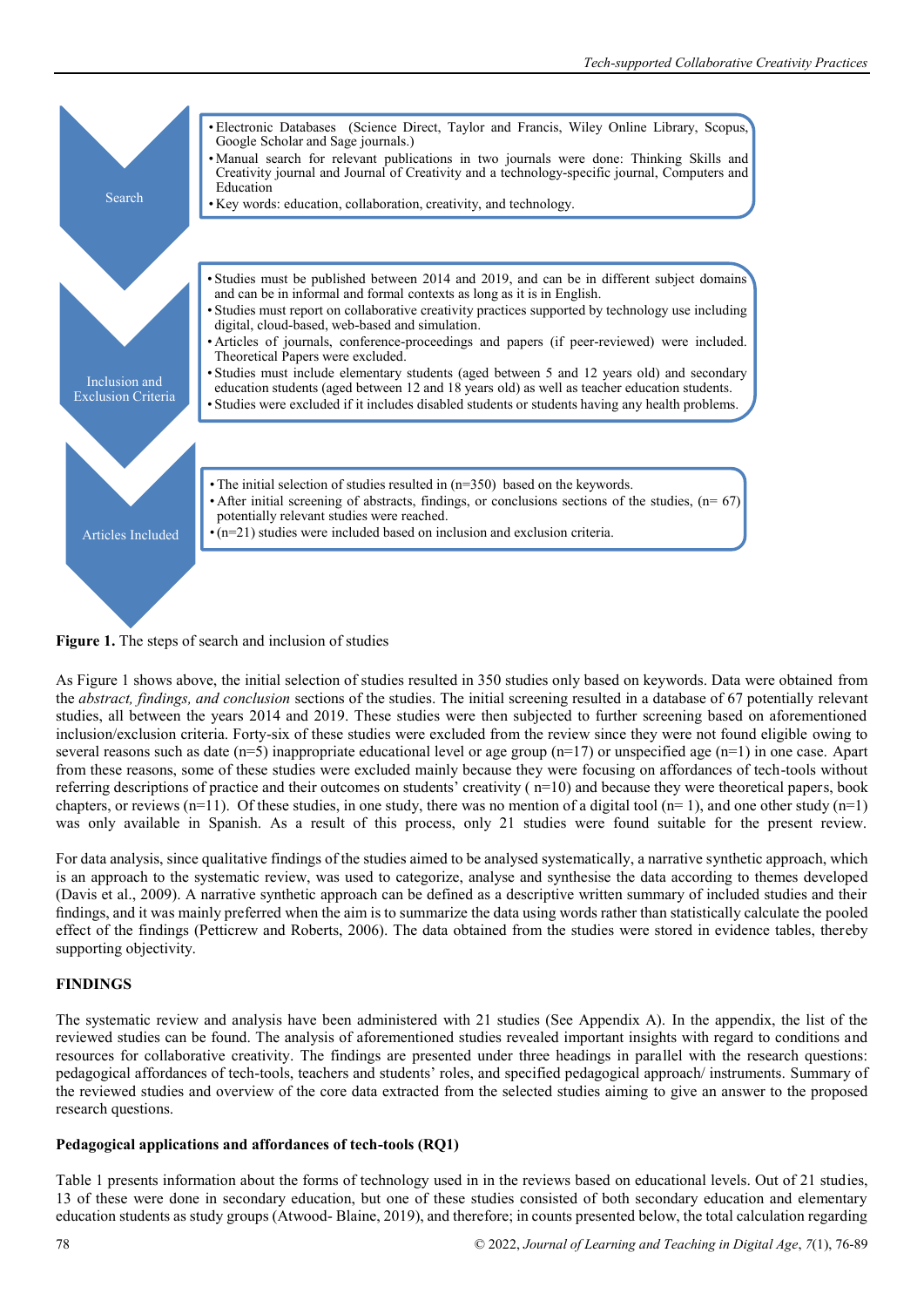the use of the technological forms in secondary education were  $(n=13)$ .  $(n=5)$  of these were used in teacher education level, and the rest of these studies (n=4) were done in elementary education level.

|                     |                           | Levels of Education |           |                   |  |  |
|---------------------|---------------------------|---------------------|-----------|-------------------|--|--|
|                     |                           | Elementary          | Secondary |                   |  |  |
|                     |                           | Education           | Education | Teacher education |  |  |
|                     |                           | Count               | Count     | Count             |  |  |
| Forms of Technology | Digital technology        |                     |           |                   |  |  |
|                     | Cloud-based technology    |                     |           |                   |  |  |
|                     | Web-based technology      |                     |           |                   |  |  |
|                     | <b>Smart Technologies</b> |                     |           | U                 |  |  |
|                     | Simulation                |                     |           |                   |  |  |

|  |  |  |  | Table 1: The forms of technology used in in the reviews based on educational levels |  |  |  |  |  |  |  |  |  |
|--|--|--|--|-------------------------------------------------------------------------------------|--|--|--|--|--|--|--|--|--|
|--|--|--|--|-------------------------------------------------------------------------------------|--|--|--|--|--|--|--|--|--|

As seen from the table 1, it was seen that web-based technologies or applications constituted the majority  $(n=12)$  in the educational levels presented below. The second most used forms of technologies were cloud-based technology (n=4) and digital technology  $(n=4)$ . Smart technology and simulation were each used once  $(n=1$  and  $n=1$ , respectively). With regard to features of the technologies to promote and orchestrate collaborative creativity, seven forms of technology identified in the studies are presented below.

## **Web-based Technology**

Web-based technologies were the most widely used technology in the selected studies due to its affordances. The main affordance of web-based technologies is that they include network applications accessible over the Internet. Aside from this, all platforms have properties enabling collaborative creativity. In the selected studies, web-based applications include multimedia, socialmedia, mobile technologies, google docs, wiki platforms, Orbis Dictus platform, Storyboard, Poetry Machine, Docu Viz and Author Viz. In the study conducted by Lin, Chang, Hou, and Wu (2016), it was seen that *google docs* provided with feasible social learning platform by enabling real-time co-editing, collaborative concept-mapping, interactive communication, revision history, and provided flexible student- driven planning rather than discrete writing process of teacher-driven planning, drafting, redrafting etc.), and due to these affordances, it was found to be more effective platform than paper-pencil method. In the same study, *Docu-viz and author-viz tools*  were also seen to encourage students to monitor each other's' contributions and progress, for instance, whether they do balanced revision and or do group reflection. *Orbis-Dictus*, another platform used in the study of Poce, Agrusti, and Re (2017) also yielded important benefits like supporting the didactic path by providing all the necessary tools, aside from providing the students with feasible and dynamic environment. In the study of Pifarré et al. (2014), *Wiki platform,* similar to Google docs platform, was also seen to provide the students with important functions, such as; editing, history, and plus that, different from google docs, it also had a discussion page where the students had the chance to discuss together which in turn fostered group reflection. *Multimedia tools*, which were used in the Feriansyah (2018), also had an important contribution to students' digital photography task by supplying them with visuals with different effects and transitions, and *Story board* also enabled students to include or insert photos, description of the photos, and story narration. The use of *Poetry machine* as web-based application in the study of Kantosalo and Riihialo (2019) also enabled editing, changing words, and creating a poem in collaboration. Mobile Technologies were used only in two of the selected studies. Regarding mobile technology use, and its affordances, Kim, Suh and Song (2015) discussed that *mobile phones* enabled instant communication and access to information, and its major contribution to collaborative creation was to offer computational tools for learning (e.g. semantic mapping, 3D graphing, stimulating scientific phenomena etc.) Atwood-Blaine (2019) used situated mobile games allowing for creating text, using audio, and taking video notes while also connecting with other players. Atwood- Blaine (2019), apart from using mobile phones, used *Glogster*, a web-based application, which provided the students with a template for creating electronic posters in collaboration. Lastly, *Social Media Technologies* were used in Kivunja (2015) where they helped students to share, co-create content, discuss learning and assessment activities, and modify content generated by their peers.

#### **Cloud- Based Technology**

In the selected studies, after web-based technology, cloud-based technologies were the second most used because it can also offer real-time "visual" collaboration just like web-based technologies. In the selected studies, cloud-based technologies consist of caccoo.com, sketcheboard.com, GeoGebra and Edmodo. In the study of Pifarre (2019), it was seen cloud-based technologies *(caccoo.com and sketcheboard.com)* offered a wide array of collaborative creative practices for its users thanks to their various affordances: 1) accessing others ideas, 2) connecting through cloud-based technology 3) seeing others' ideas simultaneously, 4) making immediate responsiveness to others' ideas and contributions, 5) manipulating shared artefacts, 6) making multimodal representation of ideas, 7) having tangible information, 8.modifying shared artefact), 9) saving information, and 10) reusing saved information. Granberg & Olsson (2015) conducted a study that employed dynamic software program, GeoGebra, to understand how it fosters students' creative reasoning and collaboration during mathematical problem solving, and it was seen that *GeoGebra* supplied students with feedback that both verifies and falsifies ideas and hypothesis of them, and also enabled them to try out multiple ideas during (math) problem solving. In the study of Xiang (2016), *Edmodo* was used by teacher to create a virtual classroom environment for collaborative creative writing project, and it was also used to post rules to the students while the students collaborate and get organized for writing. Besides, Limbua and Markauskaite ( 2015) preferred to use Cloud-base technology for online collaborative writing practice and the platform helped students to divide work between themselves just like Edmodo platform,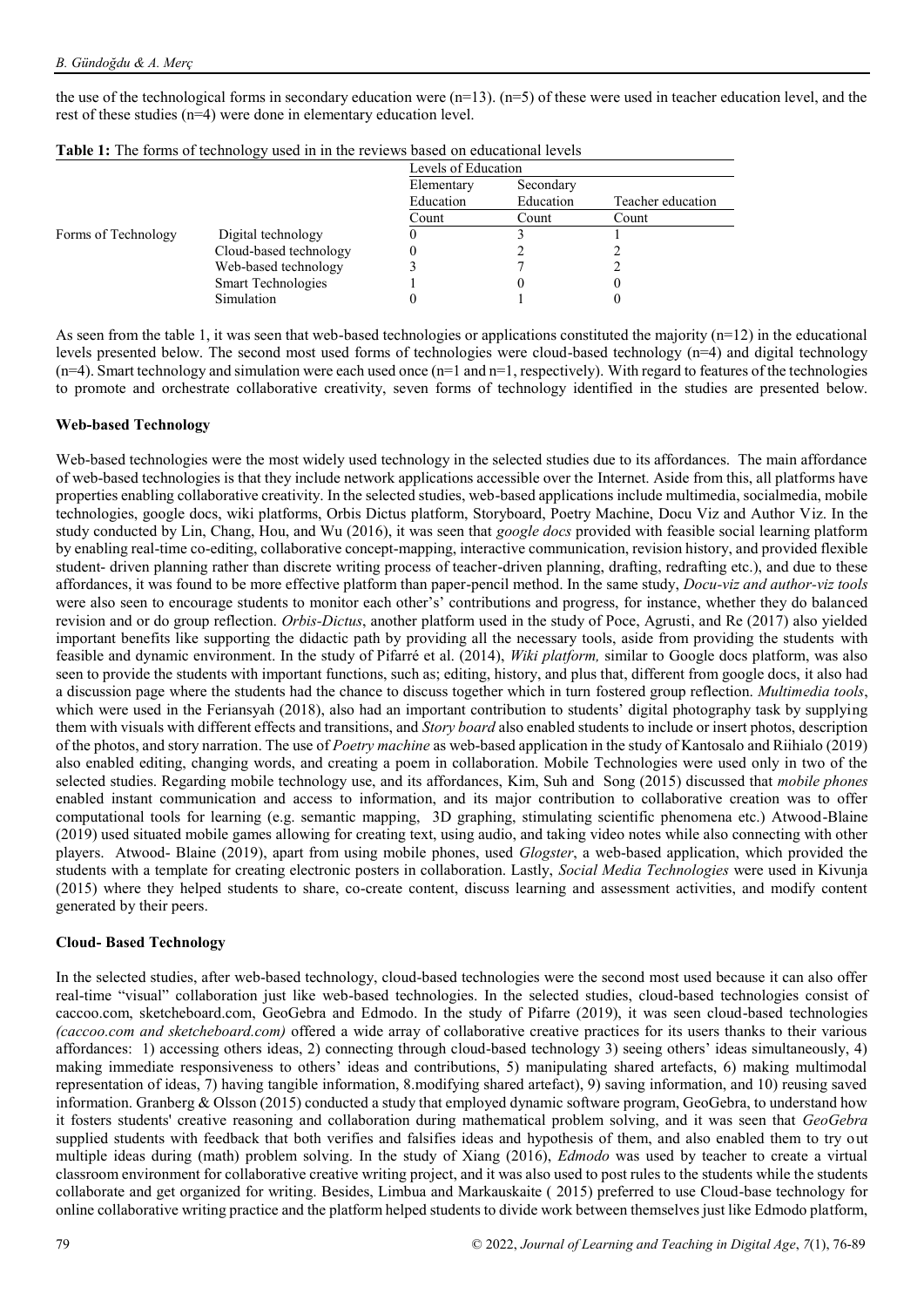and like all the other platforms, it enabled them to share ideas and insights, thereby promoting a deeper understanding of what they are doing, in this case, creative writing.

# **Digital technology**

Digital technology was the third most used technology in the selected studies. In the study of Schmoelz (2018), three digital writing tools were used, and their affordances were explained as follows: a) *Iconoscope* helped students to develop ideas for the theme by drawing shapes and colours, b) 4Scribes served as collaborative *story-writing tool*, and c) Creative Stories serve as story-writing tool. Digital Storytelling (DST) Platform *[\(www.meschola.it\)](http://www.meschola.it/)* was used in the study of Rubino, Barberis and Malnati (2018), and this platform's major affordance was to visualize data with a graph, which helped teachers to give instant feedback to students about their within-group behaviours and interactions. Daskolia, Makri and Kynigos (2014) also preferred to use Digital Storytelling (DST) Platform and they identified three other important features of DST allowing collaborative creativity: a) learning personally meaningful ways b) moving from inquiry to playful activity c) fostering imaginative expression and bricolage. Only in the study conducted by Mudaly, Pithouse-Morgan, Laren, Singh and Mitchell (2015) there was no reference to affordances of digital technology.

## **Simulation and Smart Technologies**

Simulation and smart technologies were used only once in the selected studies. Out of 21 studies, only Astutik and Prahani's (2018) study employed *simulation* and discussed features promoting social creativity as follows: 1) visualizations that aid students' understanding, 2) allowing manipulations, and 3) leverage direct student interaction. Apart from this, its main affordance is that it can be used easily in informal educational contexts. In Mercer, Hennessy and Warwick' (2017) study, a smart technology form: *Interactive Whiteboard (IWB)* was used and its affordances were discussed as follows: 1) enabling co-constructed artefacts to be created which can be saved, modified or reused at a later time. These created artefacts were also found to render learning histories and trajectories more visible, which can help to trace and chart the cumulative progress of class discussions over time.

## **Pedagogical approaches or conditions (i.e. teacher(s) and student(s)' role) (RQ2)**

RQ2 was answered by referring to a) roles of teacher(s) and student(s), and b) pedagogical approach if specified.

## **a) Findings with regard to teachers and students' roles to promote collaborative creativity**

Aside from the pedagogical affordances of technologies, another dimension that promotes effective collaborative creativity practices is teachers and students' roles. In most of the selected studies, the majority of teachers preferred giving planned guidance  $(n=14)$ , two other roles were used by teachers very often: promoting dialogue between students during the process of creation (n=4) and orchestrating collaborative creativity flow of students (n=4). Regarding teachers' and students' roles, the following roles were found based on the reviews.

# *1) Teachers' role: Giving planned guidance:*

Teachers give planned guidance, scaffold or actively support student's collaborative creativity in the process of creation. Teachers' have a larger role at the beginning, then teachers become facilitators and finally, students take ownership. As a first step, teachers inform students about the steps to follow and provide them with resources or tools that can support and ensure their joint endeavour: joint engagement and equal contribution through assigned roles. Secondly, teachers watch, guide and assist the ones in need of help with clear explanations and demonstrations (i.e., setting rules, answering questions). And, during this stage, although there is a supported practice, there is also student-student interaction (talking, discussing and creating moments) and students take ownership of what they are doing together. At the end, teachers give feedback and assess the creative output. (e.g., Schmoelz, 2018; Kantosalo & Riihiaho, 2019; Feriansyah, 2018; Rubino et al., 2018; Daskolia et al., 2014; Poce et al., 2017; Kim et al., 2015; Mudaly et al., 2015; Astutik & Prahani, 2018; Atwood-Blaine, 2019; Ridwan, Rahmawati, and Hadi Nugrahaningsih, 2017; Kivunja, 2015; Xiang, 2016 and Lin, Y.-T. 2016).

#### *Students' roles/ activities: Following planned guidance and performing assigned roles, actions and activities*

In the study conducted by Feriansyah (2018), students were assigned different roles to accomplish the task of digital photography and collaborative writing: 1) project manager, 2) language editor, 3) photo browser, 4) digital operator and 5) story writer. Likewise, Krishnan, Yim, Wolters and Cusimano (2019) also reported about the roles distributed among students during online synchronous collaborative writing: 1) time keeper, 2) goal monitor and 3) facilitator. In Kim et al., 2015, it was seen that each of the students had an explicit role in the design of a new product through roles assigned to them that can be switched, or combined such as documenters, chief engineers, experimenters and team leaders, thereby; keeping power relationship in students' social relationship under control. Besides, in the study of Rubino et al. (2018), students were informed about what they should do to manage creative flow: posting, liking, commenting and suggesting.

In the study of Astutik and Prahani (2018), students were told explicitly what actions they should perform even if they are assigned specific roles, and they performed the following acts by using PhET simulation when they were carrying out a scientific experimentation: 1) students identify problem 2) students explore creative ideas, 3) students collaborate to create, and 4) students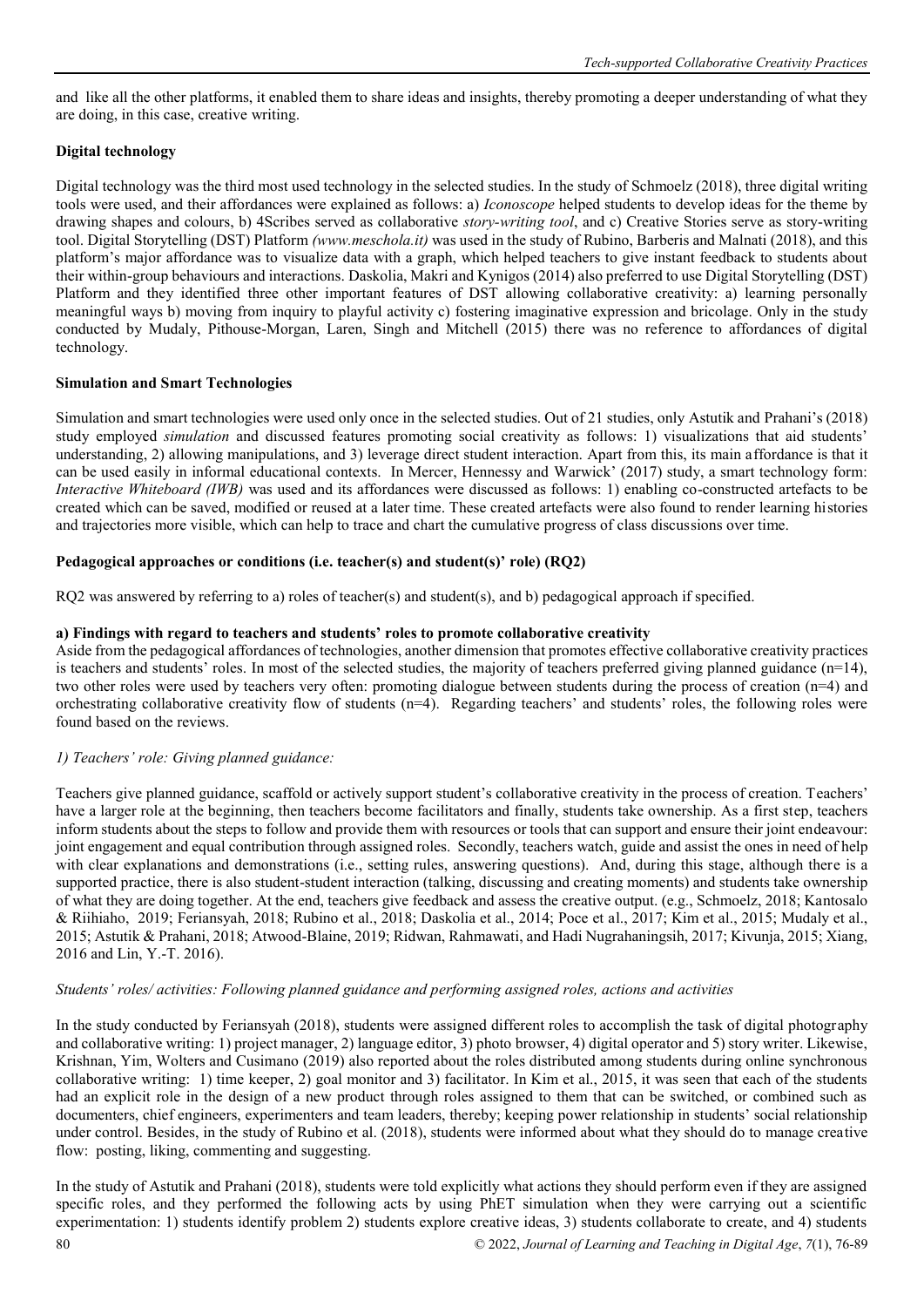elaborate on creative ideas. Likewise, in the study of Xiang (2016), the students performed OSGW ( Online Group Story Writing through Edmodo by writing together, but the instructor prescribed them to follow this routine: one person begins a story and a second person reads and continues and a third follows and so on and so forth until everyone has his/her turn.

In the rest of the studies, teachers or researchers just gave students the activities without assigning them any roles (e.g. Schmoelz, 2018; Kantosalo and Riihiaho, 2019; Daskolia et al, 2014; Poce et al., 2017; Kim et al., 2015; Mudaly et al., 2015; Atwood- Blaine, 2019; Ridwan et al., 2017; Kivunja, 2015; Lin, Y.-T. 2016).

## *2) Teachers' role: Promoting dialogue between students during the process of creation:*

Teachers encourage students to talk about their joint creation process by showing them ways, strategies and language that can be used to think, discuss and create together. In other words, teachers' role is to construct a dialogic ethos, model dialogic practices and encourage student agency e.g., Mudaly et al., 2015; Rubino et al., 2018; Mercer et al., 2017). In Pifarré, Laura and Alex (2014), Students were asked to find a novel solution for a science problem, and to that end, they were taught to improve their discussions in the wiki by using sentence openers as a scaffold to enrich and diverse students' contributions in the wiki. Besides, students were taught about five kinds of openers: 1) to give information (e.g., in my opinion); 2) to learn someone else's point of view by asking questions (e.g. What do you think about; could you give an example); 3) to express disagreement (e.g., I do not agree with; because); 4) to express agreement (e.g., I agree with; because); 5) to give reasons and summarize the discussions (e.g., to synthesize, and thus, students learned some strategies regarding promoting and enriching group dialogue.

#### *Students' roles/ activities: Being in a constant dialogue between each other and performing communicative strategies*

Here, students were informed about communicative strategies (i.e. asking questions, explaining reasons, giving justifications, examples, suggestions and building on one another's ideas etc.). Additionally, students were expected to use these communicative strategies (e.g., Mudaly et al., 2015; Rubino et al., 2018; Mercer et al., 2017). In similar vein, in the study of Pifarre (2019), students were expected to brainstorm and examine pros and cons of ideas etc. as a communicative strategy. In Pifarre et al. (2014), apart from searching about the topic and undertaking a web-based inquiry activity by working in pairs, students also employed communicative strategies exemplified by the instructor: discussing pros and cons of construction of a heating plant next to their city and putting forward arguments in favour or against the construction a heating plant next to their city.

## *3) Teachers' role: Orchestrating collaborative creativity flow of students:*

Teachers designed different learning phases and tasks with tangible goals to foster groups' creativity flow. Generally, students are guided to inquire and solve problems. Here we have guiding without feeling guided. That is, there is an implicit scaffolding of students. Together with this, the technology is used as tutor by giving feedback orchestrating students' collaborative practices (e.g., Kim et al., 2015; Hemling, Crooks, Oliver, Brenner, Gilbertson, Lisensky and Weibel., 2014 Granberg and Olsson .,2015; Pifarre , 2019).

## *Students' role/ activities: Performing hands-on roles when doings tasks with tangible goals to foster collaborative creativity flow*

In Hemling et al. (2014), students had explicit hands-on roles in construction of microfluidic device. Similarly, in Kim et al., (2015), students tried to solve everyday science problem: forces and energy. In Granberg and Olsson (2015), the task was mathematical problem and students were expected to use their creative reasoning. In the study of Pifarre (2019), students' role was more about supporting dialogue between each other, and therefore it was not included in this category, but instead included in the category where the students' role is to perform communicative strategies to remain in constant dialogue.

#### **b) Findings with regard to Pedagogical approach/ instruments employed to promote collaborative creativity practices in the selected studies**

All of these technological features and their pedagogical affordances would be meaningless and ineffective if teachers use the technology without proper pedagogy. Therefore, pedagogy has of paramount importance. In most of the selected studies, the researchers followed certain theoretical backgrounds or they designed pedagogical principles to reach the aim of their studies. Except for Kantosalo and Riihiaho (2019), Xiang (2016), and Rubino et al., (2018), all the studies specified either their pedagogical approach or their pedagogical notes or principles to reach their aim of promoting collaborative creativity.

Pifarre (2019) summarized how collaborative creativity fostered with the following five principles: 1) teachers should promote middle-c creativity by involving students in solving a challenge related with the school community, 2) teachers should design phases and subtasks with tangible creative sub-goals, 3) teachers should include activities for "thinking together" (i.e. by asking other students to explain the statements of others, by asking students whether they agree or disagree on the statement provided by someone else, by encouraging students to give reasons/justifications for their views and to provide counter-arguments). 4) students should agree on two different ideas and perspectives across time, and 5) students should experience multimodal ways of interaction (faceto-face and computer) and multilevel (whole class and small group discussion) dialogic interaction. In Pifarre (2019), *Middle-c creativity* was chosen as one of the principles, and in this study, it was defined as creativity emerged through active participation of peer-group communities to solve a task or a social challenge. Likewise, Pifarré et al. (2014) emphasized four fundamental *learning to learn together skills*, which include the following principles: 1) mutual engagement, 2) distributed Leadership, 3) peer assessment,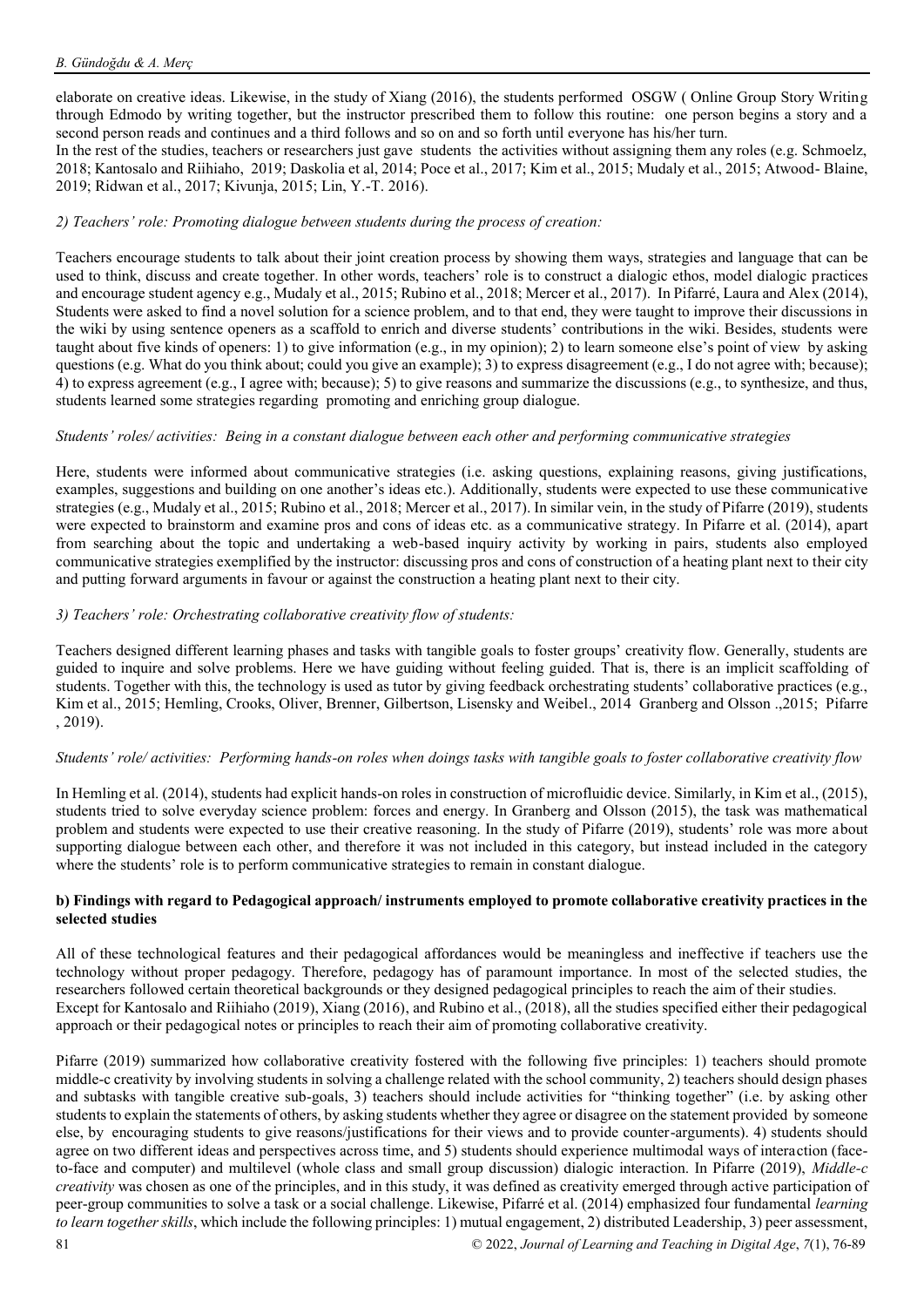and 4) group leadership. Different from other studies, Schmoelz (2018) emphasized shared enjoyment and immersion in the absence of conscious awareness of thought and control. [Krishnan](https://ila.onlinelibrary.wiley.com/action/doSearch?ContribAuthorStored=Krishnan%2C+Jenell) et al. (2019) also argued in a pedagogical principles aiming for collaborative creativity: 1) task considerations, 2) teaching considerations, and 3) grouping considerations.

Most of the studies adopted student-directed pedagogy that avoids top-down approach and emphasizes social-construction of knowledge by using different theoretical underpinnings. Vygotsky (1978) *social constructivist theory*, where students should be given realistic tasks to solve and then given sufficient help to solve these tasks were used in some studies (e.g. Feriansyah 2018; Astutik and Prahani 2018; Lin, 2016). The idea is to scaffold students gradually so that students learn to gain knowledge or do something themselves until they no longer need someone's' assistance. Besides, Kivunja (2015) adopted *Connectivist theory*, which argues for social construction of knowledge through digital tools. Daskolia et al. (2014) employed *constructivism* that emphasizes learners' creative performance, expressed by active exploration, construction and modification of digital artefacts. Atwood-Blaine (2019) adopted *situated learning theory*, which emphasizes three main tenets: authentic context, constructivism and social interaction. Mudaly et al. (2015) adopted a humanistic perspective to teach science education which is underpinned by the theory of *critical pedagogy* because the aim was to avoid a top-down approach and teach science for social responsibility. Both Hemling et al. (2014) and Kim et al. (2015) employed *inquiry-based pedagogical approach* where teachers are seen as fellow inquirers asking challenging questions to understand scientific phenomena. Ridwan et al. (2017) adopted the *STEAM approach* in Project-based learning where students learn by doing with hands-on activities.

Poce et al. (2017) and Granberg and Olsson (2015) were different from the rest of the authors in terms of their pedagogical approach because they both adopted the didactic approach in which students are asked to carry out the target activities under constant surveillance and control by the teacher. In the case of Poce et al. (2017), technology also served as the tutor, aside from the teacher. However, the didactic approach implemented in this study did not undermine social interaction between students.

# **Problems and possible solutions (RQ3)**

This part provides a discussion of teacher-related, student-related and tech-related problems and solutions in the selected studies. The types of problems observed in the studies are presented in Figure 2.



Figure 2. Types of problems observed in the selected studies

As shown in figure 2**,** types of problems observed in the selected studies were categorized as student-related, technology-related and tech-related. In some of the studies, there was no mention of any problems (e.g., Hemling et al, 2014; Mudaly et al., 2015; Lin, Y.-T. 2016; Astutik and Prahani, 2018; Atwood-Blaine, 2019; Ridwan et al., 2017; Schmoelz, 2018; Limbu and Markauskaite, 2015; Poce et al., 2017; Mercer et al., 2017).

# **Student-related problems**

Student-related problems were the one encountered most in the selected studies. In the study of Granberg and Olsson (2015), there were some students engaged in shallow discussions (i.e., out of topic, or irrelevant discussions) because some of them did not go with group rules. As a solution, the teacher monitored the student talks when it stagnates and becomes shallow, thereby regulating the quality of group discussions. Xiang (2016), observed a problem in the plot design of story-writing. In the plot design, each and every one of the students took turns at the beginning, middle, and ending. For instance, one of the students do the beginning and then leave the other student to continue write the middle, then the one who is responsible of writing the middle part of the plot leave the conclusion part to another student. The problem is that taking turns led some of the students feel anxious regarding the quality of plot since they need to trust each other's writing. Though this stood as an important handicap ahead of the students, students learned to be considerate and careful in their plot design by leaving their group members as many imaginations as possible to continue the story. Students also had a language problem because students were Chinese and yet they were expected to write in English, but the teacher solved this problem by guiding them to use an online dictionary and word-processor, to get help from friends and from the Internet. [Krishnan](https://ila.onlinelibrary.wiley.com/action/doSearch?ContribAuthorStored=Krishnan%2C+Jenell) et al. (2019) also witnessed group interaction problem in writing process, but the teacher overcame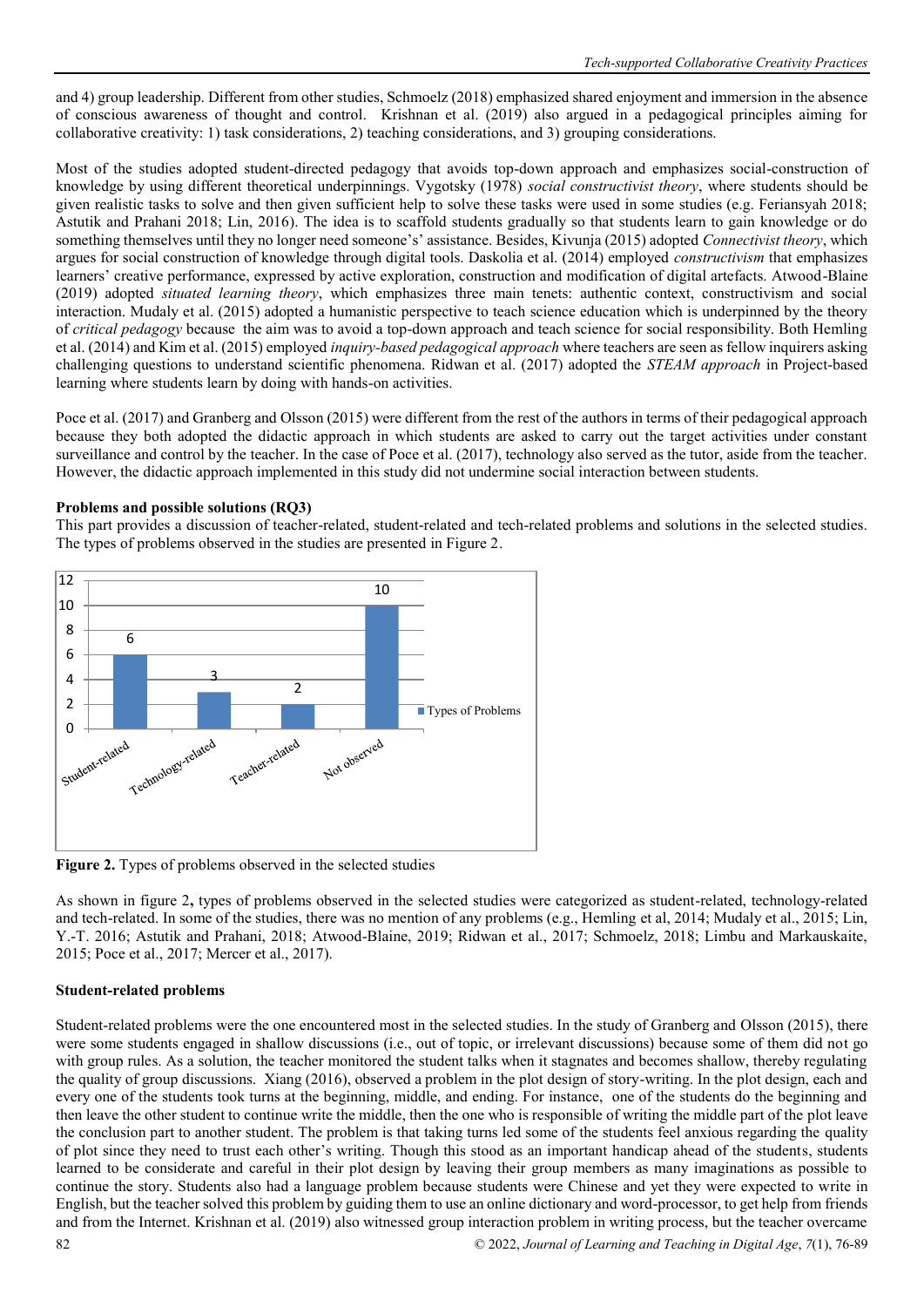this by encouraging reflection on Group Writing. Pifarré et al. (2014) likewise argued not all students showed learn together skills. Daskolia et al. (2014) also observed some incidents of misunderstandings and communication, again referring to group dynamics problem, but disagreements and tension within the group were used as an advantage to create collaboration. Kim et al. (2015) observed a different problem: when using mobile technology, it was seen that there was a lot peeking, copying, imitating, replicating, and reusing ideas within the entire class. However, this was not seen as something negative again because students learn from each other, think together and act in collaboration.

#### **Technology-related problems**

Technology-related problems were the second most experienced problems. Pifarre (2019) discussed about technology-related problems such as difficulties to enter the shared-space, non-visualization of others' contributions in the shared-space; unfamiliarity with specific software options or lack of internet connection. Nevertheless, it was noted that these problems were addressed with solutions provided by students a) students assisted other students having technological problems and offering help to solve his/her problems by giving prompt and easy-to-understand explanations on how to solve those technological issues; c) students provided explanations by modelling how to solve the problem or by showing these in his/her computer screen and d) students learn and work together to take maximum advantage of software's affordances. Kantosalo and Riihiaho (2019) also discussed about technologyrelated problems occurred during poetry writing. In this study, the problem was mainly caused by the students' use of several pointers on one computer which led to competition and conflicts among students. Feriansyah (2018) also discussed some of the technical problems encountered during story-writing, but again these problems were solved by students' help to one another (e.g. discussing with the group how to adjust the story duration and asking for group members' opinion how to record the voice-over).

#### **Teacher-related problems**

A majority of the studies referred to student-related and tech-related problems encountered in the activities except for two studies where teacher-related problems are discussed. In these studies, teacher-related problems are related to those discussed in the teacher roles section of this paper. Mainly, teacher-related problems are caused by teachers' management style, which causes loosened discipline and some group interaction problems. This loosened discipline is also the consequence of not giving planned guidance (e.g. not explaining and assigning roles), and orchestrating collaborative creativity flow of students (e.g. group interaction and communication problems). In the study conducted by Rubino et al., (2018), the problem of unbalanced interaction and out of topic conversations was caused by teachers' style of management. In the study, two different teacher roles were compared in terms of effectiveness of management. While Teacher A gave greater degree of freedom both in terms of the time available to complete the tasks and of the contents to be developed, Teacher B provided the students with more defined mission. In the first case, Teacher A's style triggered loosened discipline and some group interaction problems, but meanwhile this gave them a greater degree of freedom. On the other hand, Teacher B's style produced more balanced group interaction and less out of topic conversations. The results of this study suggested that regardless of teachers' (teacher A and teacher B) different roles, collaboration and creativity emerged, but it was seen teacher B' management style produced more focussed behaviours than teacher A. Kivunja (2015) noted another issue that affect teachers. According to findings of the study, collaborative creativity practice put extra workload on the teachers' shoulder. However, this was appreciated by the students because they were aware of the extra effort their teacher put to teach them something new in a novel way. Also, the teacher feels the burden, but s/he was aware that the students would become more interested and engaged which in return made his/her job easier. That is to say, the burden of implementing something novel was perceived as positive thing both by teachers and students.

**Table 2.** Teach-related problems and Teacher A and Teacher B comparison in terms of effectiveness of management style

#### **Problem 1: Teachers' management style: Teachers A versus. Teacher B (Rubino et al., 2018)**

**Teacher A:** do not give planned guidance: (e.g. not explaining and assigning roles) and do not orchestrate collaborative creativity flow of students (e.g. unbalanced interaction and out of topic conversations)

\* triggered loosened discipline

\*created group interaction problems

**Teacher B:** Give more defined mission assigned to the students.

\*more balanced group interaction and less out-of topic conversations

\* more focussed behaviours

**Problem 2: Extra Workload: Perception of a teacher versus. Students (Kivunja, 2015)**

**Teacher's view:** The teacher feels the burden, but s/he is aware that the students would become more interested and engaged. **Student's view:** Extra workload is appreciated by the students because they are aware of the extra effort their teacher put to teach them something new in a novel way.

#### **DISCUSSION OF THE FINDINGS AND CONCLUSION**

This systematic review informed teachers and scholars regarding necessary conditions to foster technology-enabled collaborative creativity practices. Figure 3 presents some important steps that need to be followed by an instructor to foster collaborative creativity.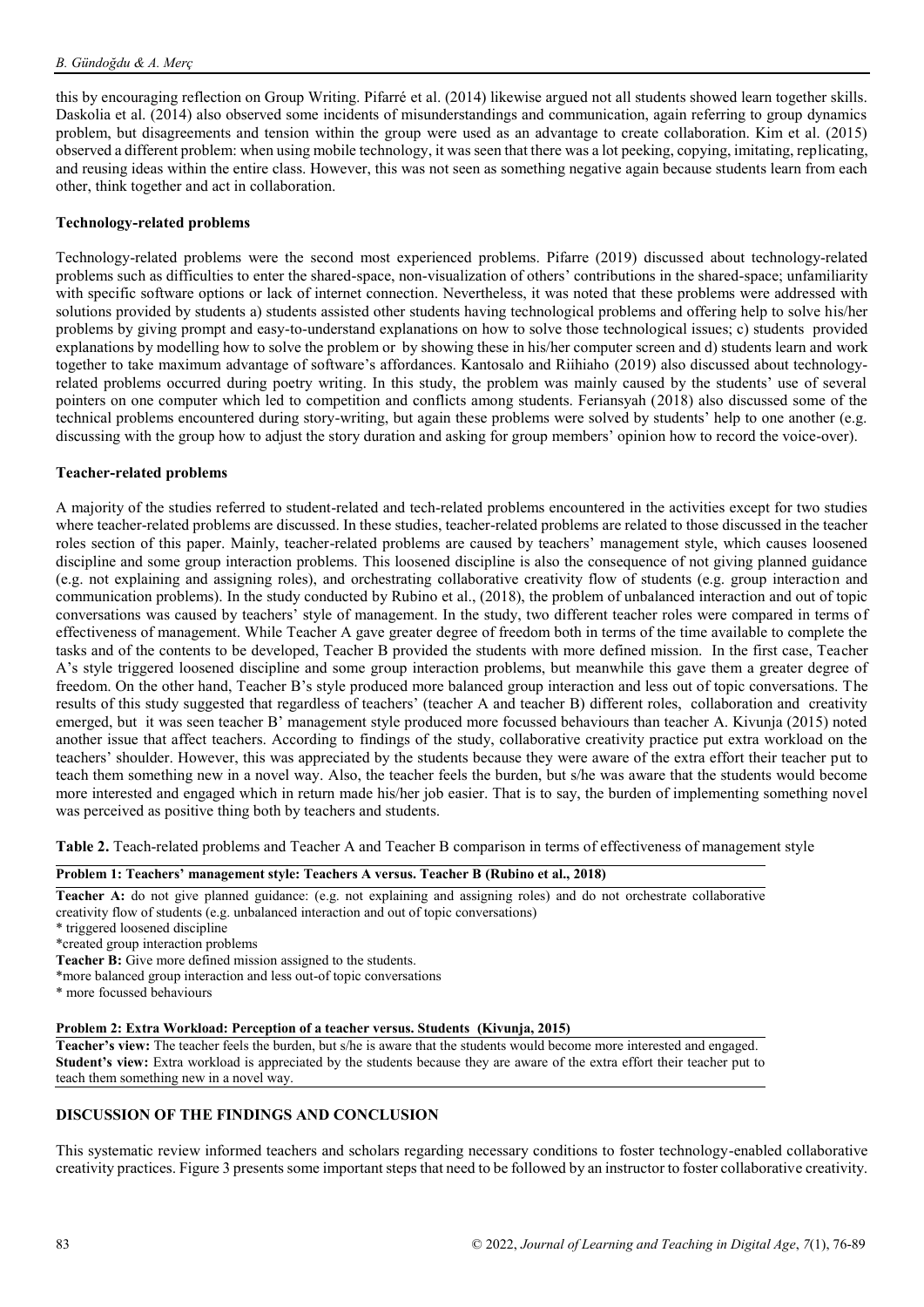

**Figure 3.** The steps and process followed in the selected studies for the emergence of collaborative creativity.

As shown in figure 3, the steps and process followed in the selected studies for the emergence of collaborative creativity include first determination of the pedagogy and principles, which is later followed by determination of form of technology according to its affordances. Here, this decision was taken according to match between task and form of technology. After deciding these two initial steps, there is another decision-making process ahead of teachers, which include: to decide teachers' role and students' role and to provide solutions to the three types of problems (student-related, technology-related and teacher-related) that they may encounter. After going through all these processes successfully, it is possible to foster collaborative creativity.

The findings indicated that majority of the studies employed student-directed pedagogy and learning theories that underpin socialconstructivism. These are: 1) Inquiry-based pedagogical approach, 2) Humanistic perspective supported by the critical pedagogy, 3) Didactic Approach, 4) Constructivism, and 5) Connectivist theory and 6) STEAM approach. Aside from these, studies also highlighted some important pedagogical principles and conducted their studies based on this premises. Some of the implications of these principles are important to discuss for future avenues. First, students should be directed to be creative by solving a real challenge in a social world, and teachers should design phases and goals as clear as possible (Pifarre, 2019). Moreover, as discussed in Pifarré et al., 2014, students need to learn how to learn together and they need to be equipped with these skills. That is, they need to learn to establish mutual engagement, distribute leadership among themselves, learn to do peer-assessment, and also pick up the right person for group leadership. To be more precise, the task, the teaching approach and the group dynamics should be planned in advance, but at the same time, there should not be enforced control over the students which would inhibit their actions and creativity. In line with Csikszentmihalyi (1997), the selected studies showed that precise goals should be set by instructors, yet meanwhile the absence of awareness and conscious control are essential to maintain co-creative flow of students.

As discussed in the studies, three major roles were identified for teachers: 1) giving planned guidance, 2) promoting dialogue between students during the process of creation and 3) orchestrating collaborative creativity flow of students. None of the identified roles of teachers portray teachers as a complete bystander to students' collaborative creation process. Instead, teachers are there to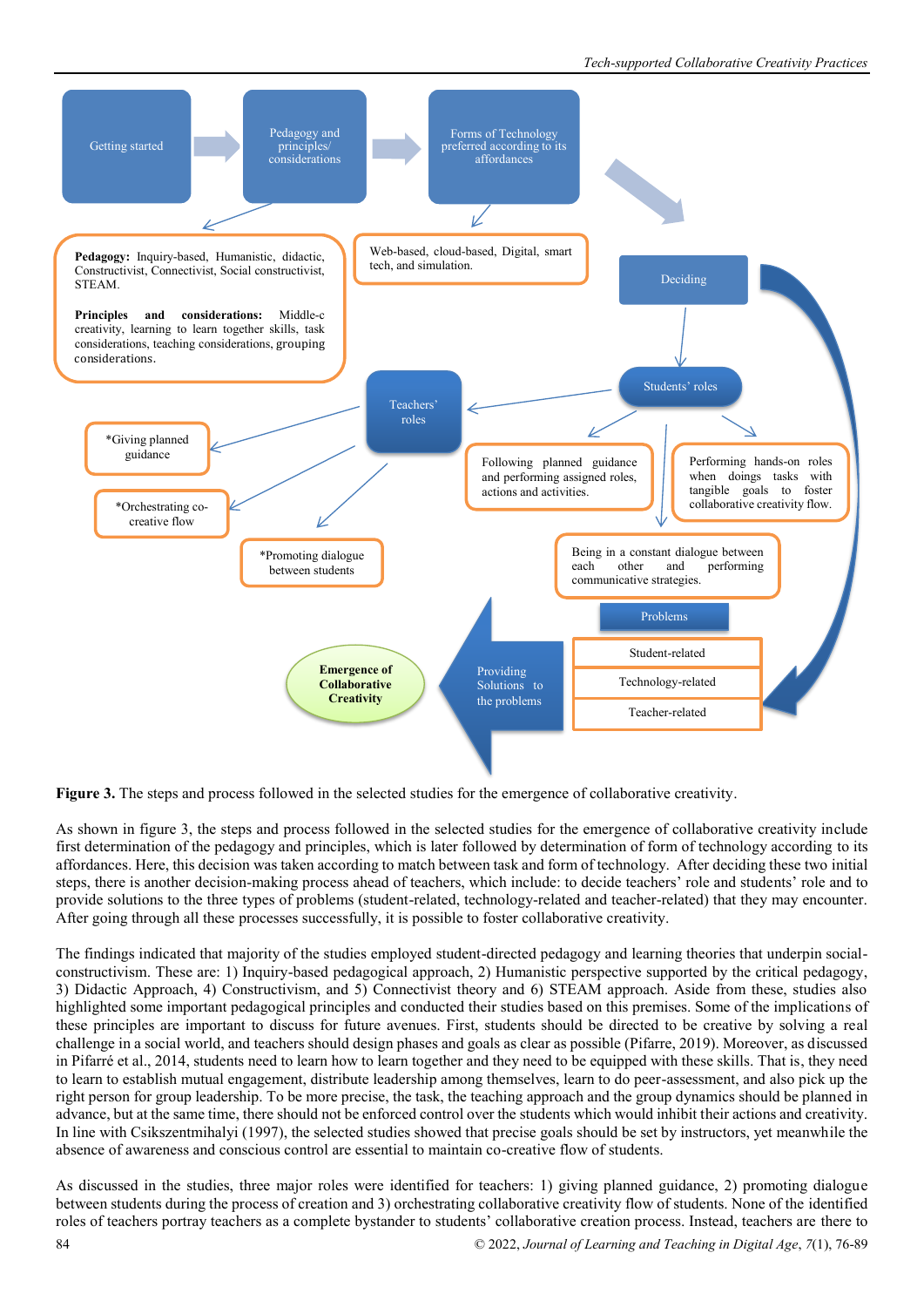mentor, monitor and facilitate the process in three different ways. The studies also highlighted that the conception of teacher as a direct source of information can be avoided and learning and doing process can be more student-centred if teachers conduct a need analysis (Herbert, 2007; Lim & Morris, 2009). Instructors need to know about group dynamics, students' level of openness to dialogue and collaboration, students' knowledge of communicative strategies and ICT, and how to assign roles to students based on student characteristics and so forth. For this reason, this review gives an important tip to teachers and educators: if they can carry out a need analysis, a facilitating deep learning approach can be used more effectively (Floyd, K. S., Harrington, S. J., & Santiago, J.; 2009; Jang, 2008; Rovai, 2007).

Students' roles were also found to be in parallel with teachers' roles: 1) following planned guidance and performing assigned roles, actions and activities, 2) being in a constant dialogue among each other and performing communicative strategies, 3) performing hands-on roles while doings tasks with tangible goals to foster collaborative creativity flow. This shows that it is important to create collaboration of a teacher and student to ensure collaborative creativity from outside and inside. Thus, it is possible to keep students under control while offering students a degree of freedom that fosters co-creative flow.

Regarding the forms of technology used, web-based technologies were found as the most widely used form of technology. Then, the list was followed by cloud-based technology as the second most used and digital technology as the third most used technologies. The rest of the technologies, simulation and smart technologies, were used only once. Apart from its features, the major reason why web-based preferred widely is because web-based technology devices such as mobile phones, social media, computer and so forth. can be used by mainstream. The cloud-based technology came out as the second most used technology because just like web-based technology, it can offer real time communication, and additionally, it can offer "visual" communication and can be used offline. Due to these features, cloud-based technology is far more collaboration-based compared to web-based technology, but despite this, web-based technology has nevertheless the upper hand in the studies. This may be attributed to the fact that web-based technology has longer history and it is cheaper compared to cloud-based technology.

Three main problems were identified in the selected studies: teacher-related, student-related and tech-related problems. And among these, "student-related" problems came out as the most commonly encountered problem. This was followed by technology-related problems and then by teacher-related problems. Majority of the student-related problems were about unbalanced contribution, shallow (unproductive) discussions, and experiences of disagreements and tension among students. As for technology-related problems, students' unfamiliarity with the softwares and technological tools were listed as one of the major shortcomings experienced by the students. In addition to this, the features of technological tools sometimes led to competition and conflicts among students. When it comes to teacher-related problems, teachers' management styles stand out as the main reason. Though different types of problems identified in the studies, it was indicated that these problems could be tackled through student-student and teacherstudent cooperation and communication. Therefore, this study can inform teachers/educators that obstacles and challenges should not fear them because students can find ways to handle them with ease as long as they communicate among each other, and as long as teachers assist them by guiding them to solutions. Therefore, in the selected studies, the majority of the problems could be solved and even disadvantages could be turned into advantages when the collaborative spirit was maintained. Students could solve the problems in three ways: 1) by solving the problems coming together, 2) by being considerate towards their team members and 3) by valuing their teachers' effort. Therefore, it would not be wrong to say that, in the papers selected for this review, problems were not perceived as obstacles to collaborative creativity both by the students and the teachers. Instead, they were considered as a means to boost collaboration and creativity.

There are some limitations on the findings of the systematic review however. This systematic review was limited to peer-reviewed articles written between 2014 and 2019. The fact that only 21 publications have been analysed may have limited the impact of our implications and recommendations. Apart from this, the selected key words chosen might not include some other possible combinations of keywords, thereby leading up to another limitation. Lastly, major limitation may have caused because of discussing different forms of technology, educational contexts and subject domains which require heterogeneous screening of studies, but in order to control these shortcomings, the key words were kept as much rich and inclusive as possible. Despite these limitations discussed above, the findings of this study have several important implications for future research:

- I. Much of the studies conducted are qualitative, and therefore, future studies should design a larger-scale empirical study and should design mixed method approach to provide different insights.
- II. Even though there have been several studies conducted using different technological tools, future studies should further investigate effective ways to establish a dialogic, multimodal and multi-voiced shared-digital space by focusing more on group dynamics, teachers' roles and student roles. Moreover, while implementing collaborative creativity, it is important for students to engage in reflective dialogues to maintain group spirit and interaction. Hence, future studies should further investigate the ways of supporting reflective dialogues that widen and deepen students' understanding of collaborative creativity practices.
- III. Apart from these, future studies should be done to investigate further how co-creative flow emerges with implicit knowledge, in other words, without conscious awareness of thought and control.

In addition to implications for future research, the following recommendations for policy and practice have been drawn out based on the findings of this review: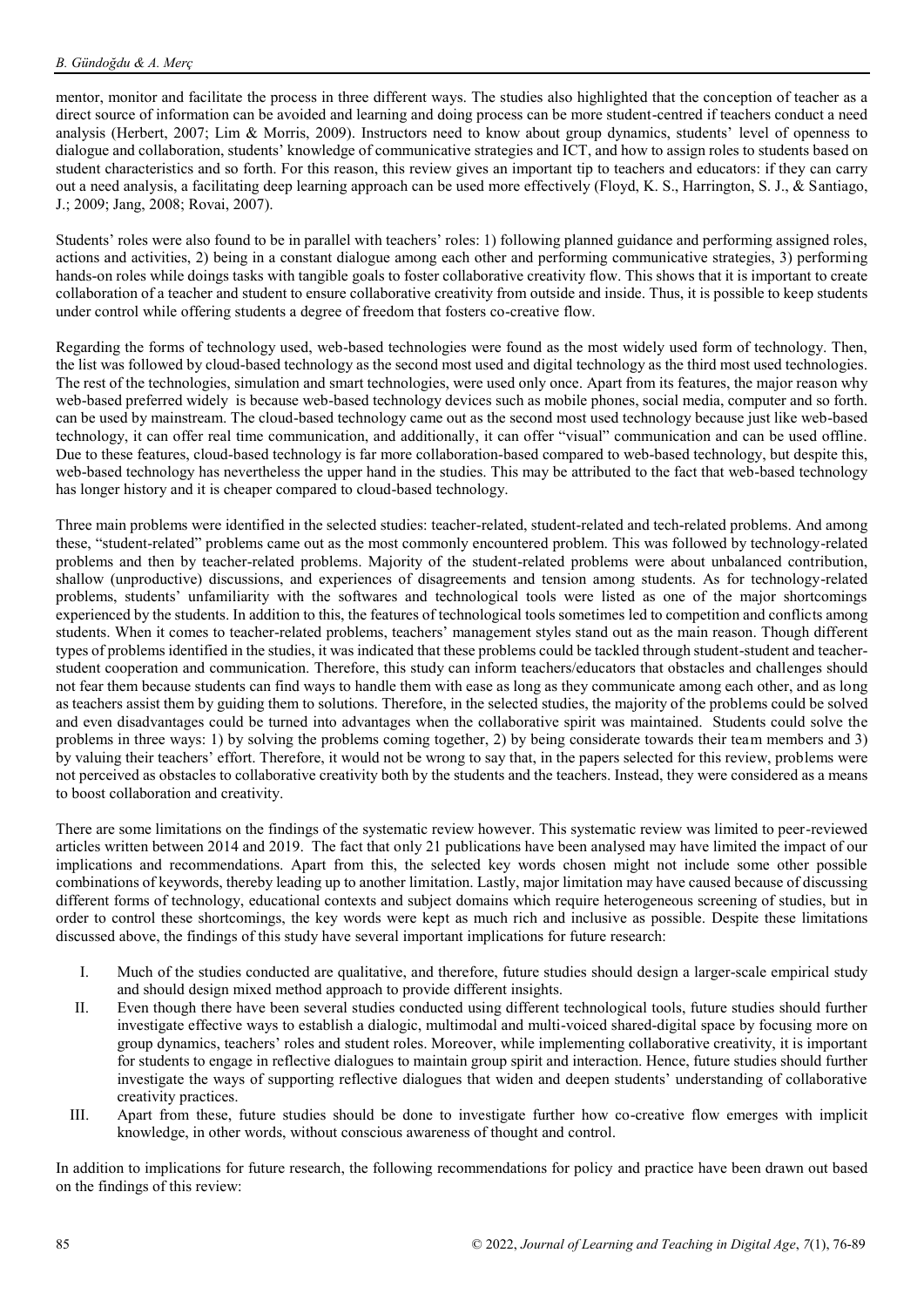- I. It would be helpful if teachers get training about the ways to promote technology-mediated collaborative creativity of students in educational contexts. To be more precise, even if teachers have enough technological competence, many of them still do not know practical ways to boost collaborative creativity by using technological tools. This is mainly because they may not have knowledge regarding pedagogical affordances of technological tools. Therefore; if training provided to teachers, they can provide better environment to produce collaborative creativity by matching the features of technology with the task considered to be implemented.
- II. It would be helpful if students get training on working as a team member and teachers get training on controlling group dynamics. Group dynamic is an important variable to control to ensure collaborative creativity. In this respect, students need to learn what is meant to be a team member whereas teachers need to know what criteria need to be considered before allocating students to groups or peers. As discussed in the selected studies, collaborative creativity cannot emerge in the absence of disagreements and tension, and yet these should not be in the form of fight and competition among students. This fine line between disagreements and fight, and tension and competition need to be set properly, by rendering this training an absolute requirement.
- III. It would be helpful if a need analysis can be conducted by teachers before creative collaboration practice. This is absolutely necessary because if an instructor wants to use facilitative deep learning approach in a more effective way, then they need to know about the needs of students. If they meet the need of students, this can give way to more student-centred approach and can foster emergence of co-creative flow with implicit knowledge where there is little to no teacher interference to students' practice except for guiding explanations and demonstrations.

In a nutshell, this paper has reviewed 21 studies on tech-enhanced collaborative creativity practices conducted in the field of education between 2014 and 2019. The review has focused on important issues that are key to foster collaborative creativity, and as a result, it was seen that for the emergence of collaborative creativity, the studies follow similar decision-making process: 1) deciding pedagogy / principles, 2) deciding forms of technology based on its affordances, and after that, 3) deciding teachers' role and students' role, and finally 4) solving problems. These are the key educational variables enabling or inhibiting the emergence of collaborative creativity. In this respect, this review has contributed to the field by identifying the key educational variables, and by showing how these variables have been implemented in the most effective way in the selected studies.

**Ethics and Consent:** Ethics committee approval is not required as it does not involve clinical researches on humans as well as it does not contain Retrospective studies in accordance with the Law on Protection of Personal Data.

# **REFERENCES**

- Astutik,S., & Prahani, B. K. (2018). The Practicality and Effectiveness of Collaborative Creativity Learning (CCL) Model by Using PhET Simulation to Increase Students' Scientific Creativity. *International Journal of Instruction*, *11*(4), 409-424.
- Atwood-Blaine, D., Rule, A. C., & Walker, J. (2019). Creative self-efficacy of children aged 9-14 in a science center using a situated Mobile game. *Thinking Skills and Creativity*, *33*, 100580[. https://doi.org/10.1016/j.tsc.2019.100580](https://doi.org/10.1016/j.tsc.2019.100580)
- Beijaard, D., Verloop, N., & Vermunt, J. (2000). Teachers' perceptions of professional identity: An exploratory study from a personal knowledge perspective. *Teaching and Teacher Education*, *16*(7), 749–764.
- Craft, A. (2001). *An analysis of research and literature on creativity in education report prepared for QCA.* London: QCA
- Craft, A. (2012). Childhood in a digital age: creative challenges for educational futures. *Lond. Rev. Educ. 10*, 173–190. doi: 10.1080/14748460.2012.691282
- Chiu, C.-H., & Hsiao, H.-F. (2010). Group differences in computer supported collaborative learning: Evidence from patterns of Taiwanese students' online communication. *Computers and Education*, 54(2), 427–435[. https://doi.org/10.1016/j.compedu](https://doi.org/10.1016/j.compedu%20.2009.08.026)  [.2009.08.026](https://doi.org/10.1016/j.compedu%20.2009.08.026)
- Csikszentmihalyi, M. (1997). *Creativity: Flow and the psychology of discovery and invention*. New York: Harper.
- Daemmrich, I. G. Assessing collaborative writing in nontraditional and traditional first-year college writing courses (2010) *Teaching English in the Two-Year College*, *38*(2), 161-175.
- Daskolia, M., Makri, K., & Kynigos, C. (2014). Fostering collaborative creativity in learning about urban sustainability through digital storytelling. In G. Futschek, & C. Kynigos (Eds.), *Constructionism and Creativity: Proceedings of the 'Constructionism 2014' International Conference,* Vienna, Austria, 19-23 August (pp. 357-366). Vienna: Österreichische Computer Gesellschaft.
- Eteläpelto, A. & Lahti, J. (2008). The resources and obstacles of creative collaboration in a long-term learning community. *Thinking Skills and Creativity*, 3, 226-240. doi:10.1016/j.tsc.2008.09.003
- Feriansyah,S.(2018).Collaborative narrative writing: A digital photography task in an Indonesian Islamic secondary school: *Indonesian Journal of Applied Linguistics*. 8 (2), 303-315
- Floyd, K. S., Harrington, S. J., & Santiago, J. (2009). The effect of engagement and perceived course value on deep and surface learning strategies. *Informing Science*, *12*, 181-190.
- Frodesen, J., Eyring, J., & Larsen-Freeman, D. (2007). *Grammar dimensions. form, meaning, and use*. Boston, MA: Thomson/Heinle.
- Glăveanu, V. P. (2008). Thinking outside the box of individualism: creativity in light of a socio-cultural approach (editorial). *Europe's J. Psychol.* 4. doi: 10.5964/ejop.v4i4.437
- Glăveanu, V. P. (2014). *Distributed Creativity: Thinking Outside the Box of the Creative Individual.* New York, NY: Springer. doi: 10.1007/978-3-319-05434-6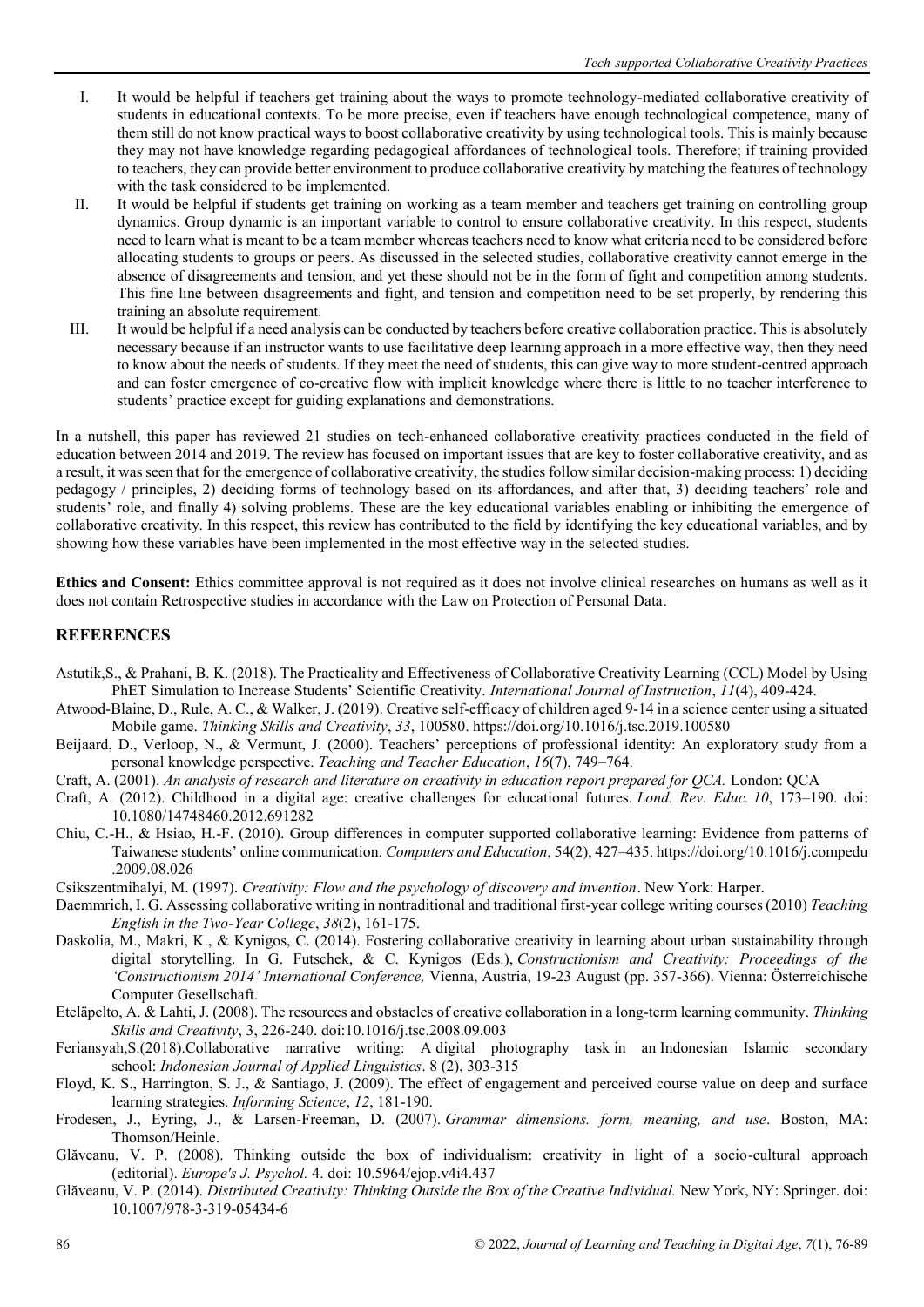- Granberg, C., & Olsson, J. (2015). ICT-supported problem solving and collaborative creative reasoning: Exploring linear functions<br>using dynamic mathematics software. The Journal of Mathematical Behavior. 37. 48–62. using dynamic mathematics software. *The Journal of Mathematical Behavior*, *37*, 48–62. <https://doi.org/10.1016/j.jmathb.2014.11.001>
- Hemling, M., Crooks, J. A., Oliver, P. M., Brenner, K., Gilbertson, J., Lisensky, G. C., & Weibel, D. B. (2013). Microfluidics for High School Chemistry Students. *Journal of Chemical Education*, *91*(1), 112–115.<https://doi.org/10.1021/ed4003018>
- Henriksen, D., Mishra, P., & Fisser, P. (2016). Infusing creativity and technology in 21st century education: a systemic view for change*. Educ. Technol. Soc., 19*, 27–37.
- Herbert, M. (2007). Get your retention act together now: 8 pieces of advice. *Distance Education Report*, 11(9), 3-7.
- Huang, H. (2002). Toward constructivism for adult learners in online learning environments. *British Journal of Educational Technology*, *33*(1), 27–37.
- Irene R. (2018) Exploring the values of writing collaboratively through a digital storytelling platform: a mixed-methods analysis of users' participation, perspectives and practices, *Interactive Learning Environments*, 26 users' participation, perspectives and practices, *Interactive Learning Environments*, *26*,7, 882- 894, DOI: [10.1080/10494820.2017.1419499](https://doi.org/10.1080/10494820.2017.1419499)
- Jang, H., Reeve, J., & Deci, E. L. (2010). Engaging students in learning activities: It is not autonomy support or structure but autonomy support and structure. *Journal of Educational Psychology*, *102*(3), 588-600. doi: Doi 10.1037/A0019682
- Johnson, L., Adams Becker, S., Estrada, V., & Freeman, A. (2014). *NMC Horizon Report: 2014 K-12 Edition*. Austin, Texas: The New Media Consortium.
- Kantosalo, A., & Riihiaho, S. (2019). Quantifying co-creative writing experiences. *Digital Creativity*, 30(1), 23-38. <https://doi.org/10.1080/14626268.2019.1575243>
- Kim, P, Suh. E., & Song,D. (2015). Development of a design-based learning curriculum through design-based research for a technology-enabled science classroom. *Educational Technology. Research and Development.,* 63, 575–602. doi: 10.1007/s11423-015-9376-7
- Kirschner, P., Sweller, J., & Clark, R. (2006). Why minimal guidance during instruction does not work: An analysis of the failure of constructivist, discovery, problem-based, experiential and inquiry-based teaching. *Educational Psychologist*, *41*, 75-86. https://doi.org/10.1207/s15326985ep4102\_1
- Kivunja, C. (2015). The Efficacy of Social Media Technologies in Academia: A Pedagogical Bliss or Digital Fad?. *International Journal of Higher Education*., *4*(4).<https://doi.org/10.5430/ijhe.v4n4p33>
- Krishnan, J., Yim, S., Wolters, A., & Cusimano, A. (2019). Supporting Online Synchronous Collaborative Writing in the Secondary Classroom. *Journal of Adolescent & Adult Literacy*, 63( 2), 135– 145. <https://doi.org/10.1002/jaal.969>
- Lee, M. R., and Chen, T. T. (2015). Digital creativity: research themes and framework. *Comput. Human Behav. 42*, 12–19. doi: 10.1016/j.chb.2014.04.001
- Levac, D., Colquhoun, H., and O'Brien, K. K. (2010). Scoping studies: advancing the methodology. *Implement. Sci.* 5:69. doi: 10.1186/1748-5908-5-69
- Lim, D. H., & Morris, M. L. (2009). Learner and instructional factors influencing learning outcomes within a blended learning environment. *Educational Technology & Society*, *12*(4), 282-293.
- Limbu, L., & Markauskaite, L. (2015). How do learners experience joint writing: University students' conceptions of online collaborative writing tasks and environments. *Computers and Education, 82*, 393-408.
- Lin, Y.-T., Chang, C.-H., Hou, H.-T., & Wu, K.-C. (2016). Exploring the effects of employing Google Docs in collaborative concept mapping on achievement, concept representation, and attitudes. Interact. *Learn. Environ*., *24*, 1552–1573. doi: 10.1080/10494820.2015.1041398
- Lowenthal, P. N., & Dunlap, J. (2007). Digitalstories.In P. Shank (Ed.),*The online learning idea book:95 proven ways to enhance technology-based and blended learning* (pp. 110–111). San Francisco: Pfeiffer.
- Mercer, N., Hennessy, S., & Warwick, P. (2017). Dialogue, thinking together and digital technology in the classroom: some educational implications of a continuing line of inquiry. *Int. J. Educ. Res.* doi: 10.1016/j.ijer.2017.08.007 Available online at: <https://www.sciencedirect.com/science/article/pii/S0883035517303877>
- Moran, S. (2010). Creativity in school. In K. Littleton, C. Wood, & J. Kleine-Staarman (Eds.). *International handbook of psychology in education* (pp. 319–359). Bingley: Emerald.
- Mudaly, R., Pithouse-Morgan, K., Laren, L.V., Singh, S., & Mitchell, C. (2015). Connecting with Pre-Service Teachers' Perspectives on the Use of Digital Technologies and Social Media to Teach Socially Relevant Science. *Perspect. Educ., 33*, 23–41.
- Petticrew M., & Roberts H. (2006). *Systematic Reviews in the Social Sciences: A Practical Guide*. Malden, MA: Blackwell Publishing.
- Pifarré, M., Laura, M., & Alex, G. (2014). Collaborative Creativity Process in a WIKI: A study in Secondary Education. Paper presented at the International Conference on Cognition and Exploratory Learning in Digital Age CELDA. 11th, Porto, Portugal, Oct 25-27.
- Pifarre, M. (2019) .Using interactive technologies to promote a dialogic space for creating collaboratively: A study in secondary education. *Thinking Skills and Creativity*.<https://doi.org/10.1016/j.tsc.2019.01.004>
- Poce, A., Agrusti, F., & Re, M. R. (2017). Enhancing higher education students' XXI century skills through co-writing activities in science teaching. *J. E-Learn. Knowl. Soc*., *13*, 51–64.
- Ridwan, A., Rahmawati, Y., & Hadi Nugrahaningsih, T. (2017). STEAM integration in chemistry learning for developing 21st century skills. *MIER J. Educ. Stud.,* 7, 184–194.
- Rubino, I., Barberis, C., & Malnati, G. (2018). Exploring the values of writing collaboratively through a digital storytelling platform: a mixed-methods analysis of users' participation, perspectives and practices. *Interactive Learning Env*., *26*(7), 882-894
- 87 © 2022, *Journal of Learning and Teaching in Digital Age*, *7*(1), 76-89 Rovai, A. P. (2007). Facilitating online discussions effectively. *The Internet and Higher Education*, *10*(1), 77-88.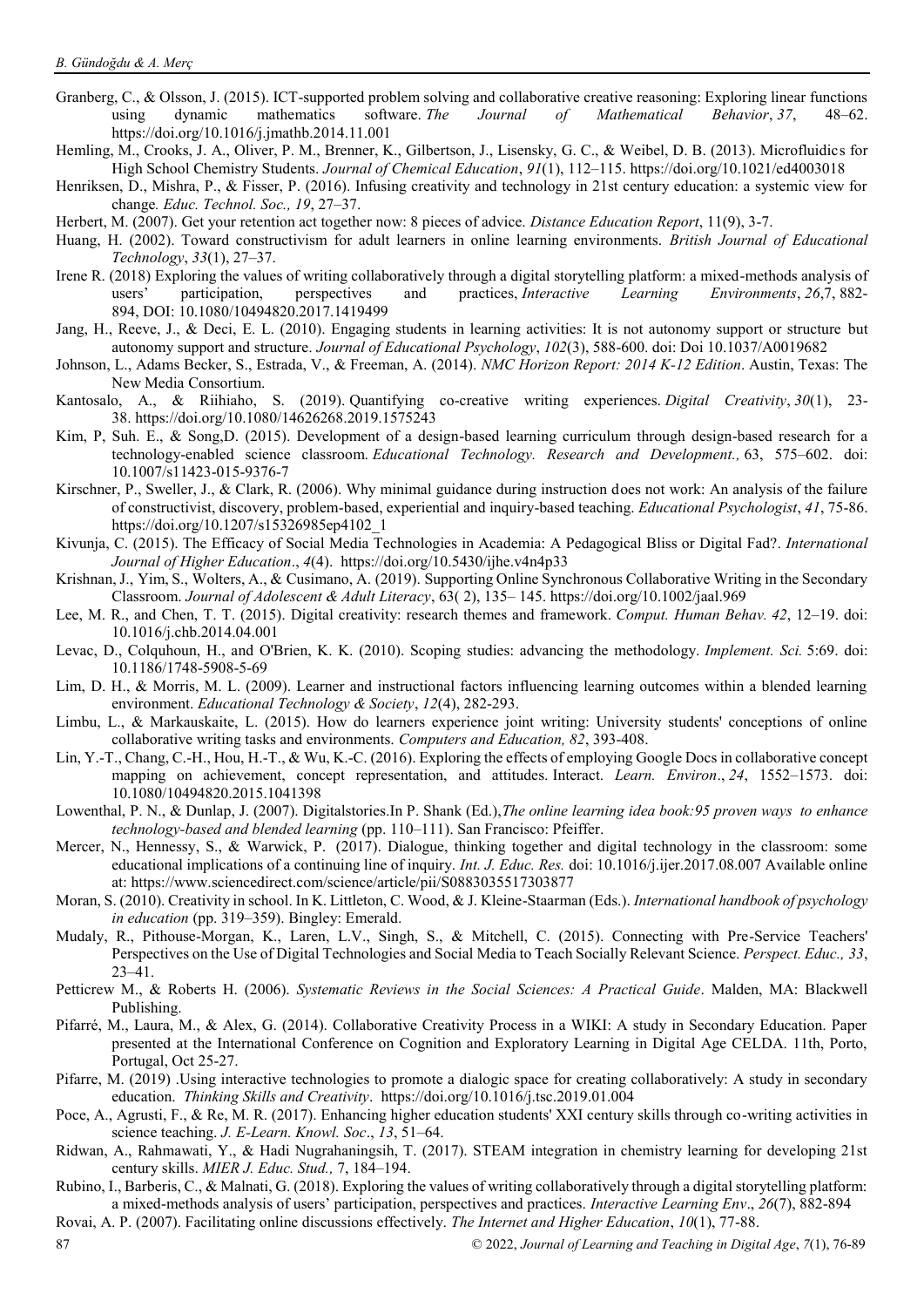Sawyer, R. K. (2012). *Explaining Creativity: The Science of Human Innovation*. New York, NY: Oxford University Press.

- Schmölz, A. (2018). Enabling co-creativity through digital storytelling in education. *Thinking Skills and Creativity*. <https://doi.org/10.1016/j.tsc.2018.02.002>
- Vygotsky, L. (1987). *The Collected Works of L.S. Vygotsky*. New York, NY: Plenum Press.
- Webster, J., & Watson, R. (2002). Analyzing the past to prepare for the future: writing a literature review. *Management Information Systems Quarterly*, 26, xiii–xxiii
- Wheeler S., Waite S. J. & Bromfield C. (2002). Promoting creative thinking through the use of ICT, *Journal of Computer Assisted Learning*, 18, 367-378
- Xiang, Z. (2016). "Advanced Chinese EFL Learners' Experiences and Perceptions of OGSW An Online Collaborative Creative Writing Project," *2016 International Conference on Educational Innovation through Technology (EITT)*, Tainan, pp. 187- 192
- Yim, S., & Warschauer, M. (2017). Web-based collaborative writing in L2 contexts: Methodological insights from text mining. *Language Learning & Technology*, *21*(1), 146–165. https:// doi.org/10125/44599

#### **APPENDIX A: Reference List of the Reviewed Articles (N=21)**

- 1. Pifarre, M. (2019) .Using interactive technologies to promote a dialogic space for creating collaboratively: A study in secondary education. *Thinking Skills and Creativity*.<https://doi.org/10.1016/j.tsc.2019.01.004>
- 2. Schmölz, A. (2018). Enabling co-creativity through digital storytelling in education. *Thinking Skills and Creativity*. <https://doi.org/10.1016/j.tsc.2018.02.002>
- 3. Kantosalo, A., & Riihiaho, S. (2019). Quantifying co-creative writing experiences. *Digital Creativity*, *30*(1), 23- 38. <https://doi.org/10.1080/14626268.2019.1575243>
- 4. Feriansyah,S.(2018).Collaborative narrative writing: A digital photography task in an Indonesian Islamic secondary school: *Indonesian Journal of Applied Linguistics*. 8 (2), 303-315
- 5. Limbu, L., & Markauskaite, L. (2015). How do learners experience joint writing: University students' conceptions of online collaborative writing tasks and environments. *Computers and Education, 82*, 393-408.
- 6. Krishnan, J., Yim, S., Wolters, A., & Cusimano, A. ( 2019). Supporting Online Synchronous Collaborative Writing in the Secondary Classroom. *Journal of Adolescent & Adult Literacy*, 63( 2), 135– 145. <https://doi.org/10.1002/jaal.969>
- 7. Rubino, I., Barberis, C., and Malnati, G. (2018). Exploring the values of writing collaboratively through a digital storytelling platform: a mixed-methods analysis of users' participation, perspectives and practices. *Interactive Learning Env*. 26(7),882-894
- 8. Pifarré, M., Laura, M., & Alex, G. (2014). Collaborative Creativity Process in a WIKI: A study in Secondary Education. Paper presented at the International Conference on Cognition and Exploratory Learning in Digital Age CELDA. 11th, Porto, Portugal, Oct 25-27.
- 9. Daskolia, M., Makri, K., & Kynigos, C. (2014). Fostering collaborative creativity in learning about urban sustainability through digital storytelling. In G. Futschek, & C. Kynigos (Eds.), *Constructionism and Creativity: Proceedings of the 'Constructionism 2014' International Conference,* Vienna, Austria, 19-23 August (pp. 357-366). Vienna: Österreichische Computer Gesellschaft.
- 10. Poce, A., Agrusti, F., & Re, M. R. (2017). Enhancing higher education students' XXI century skills through co-writing activities in science teaching. *J. E-Learn. Knowl. Soc*. 13, 51–64.
- 11. Mercer, N., Hennessy, S., & Warwick, P. (2017). Dialogue, thinking together and digital technology in the classroom: some educational implications of a continuing line of inquiry. *Int. J. Educ. Res.* doi: 10.1016/j.ijer.2017.08.007 Available online at: <https://www.sciencedirect.com/science/article/pii/S0883035517303877>
- 12. Lin, Y.-T., Chang, C.-H., Hou, H.-T., and Wu, K.-C. (2016). Exploring the effects of employing Google Docs in collaborative concept mapping on achievement, concept representation, and attitudes. Interact. *Learn. Environ*. 24, 1552– 1573. doi: 10.1080/10494820.2015.1041398
- 13. Kim, P, Suh. E.,& Song,D. (2015). Development of a design-based learning curriculum through design-based research for a technology-enabled science classroom. *Educational Technology. Research and Development.* 63, 575–602. doi: 10.1007/s11423-015-9376-7
- 14. Hemling, M., Crooks, J. A., Oliver, P. M., Brenner, K., Gilbertson, J., Lisensky, G. C., & Weibel, D. B. (2013). Microfluidics for High School Chemistry Students. *Journal of Chemical Education*, 91(1), 112–115. <https://doi.org/10.1021/ed4003018>
- 15. Mudaly, R., Pithouse-Morgan, K., Laren, L.V., Singh, S., & Mitchell, C. (2015). Connecting with Pre-Service Teachers' Perspectives on the Use of Digital Technologies and Social Media to Teach Socially Relevant Science. *Perspect. Educ.* 33, 23–41.
- 16. Granberg, C., & Olsson, J. (2015). ICT-supported problem solving and collaborative creative reasoning: Exploring linear functions using dynamic mathematics software. *The Journal of Mathematical Behavior*, 37, 48–62. <https://doi.org/10.1016/j.jmathb.2014.11.001>
- 17. Astutik,S., & Prahani, B. K. (2018). The Practicality and Effectiveness of Collaborative Creativity Learning (CCL) Model by Using PhET Simulation to Increase Students' Scientific Creativity. *International Journal of Instruction*. 11,4.
- 18. Atwood-Blaine, D., Rule, A. C., & Walker, J. (2019). Creative self-efficacy of children aged 9-14 in a science center using a situated Mobile game. *Thinking Skills and Creativity*, 33, 100580.<https://doi.org/10.1016/j.tsc.2019.100580>